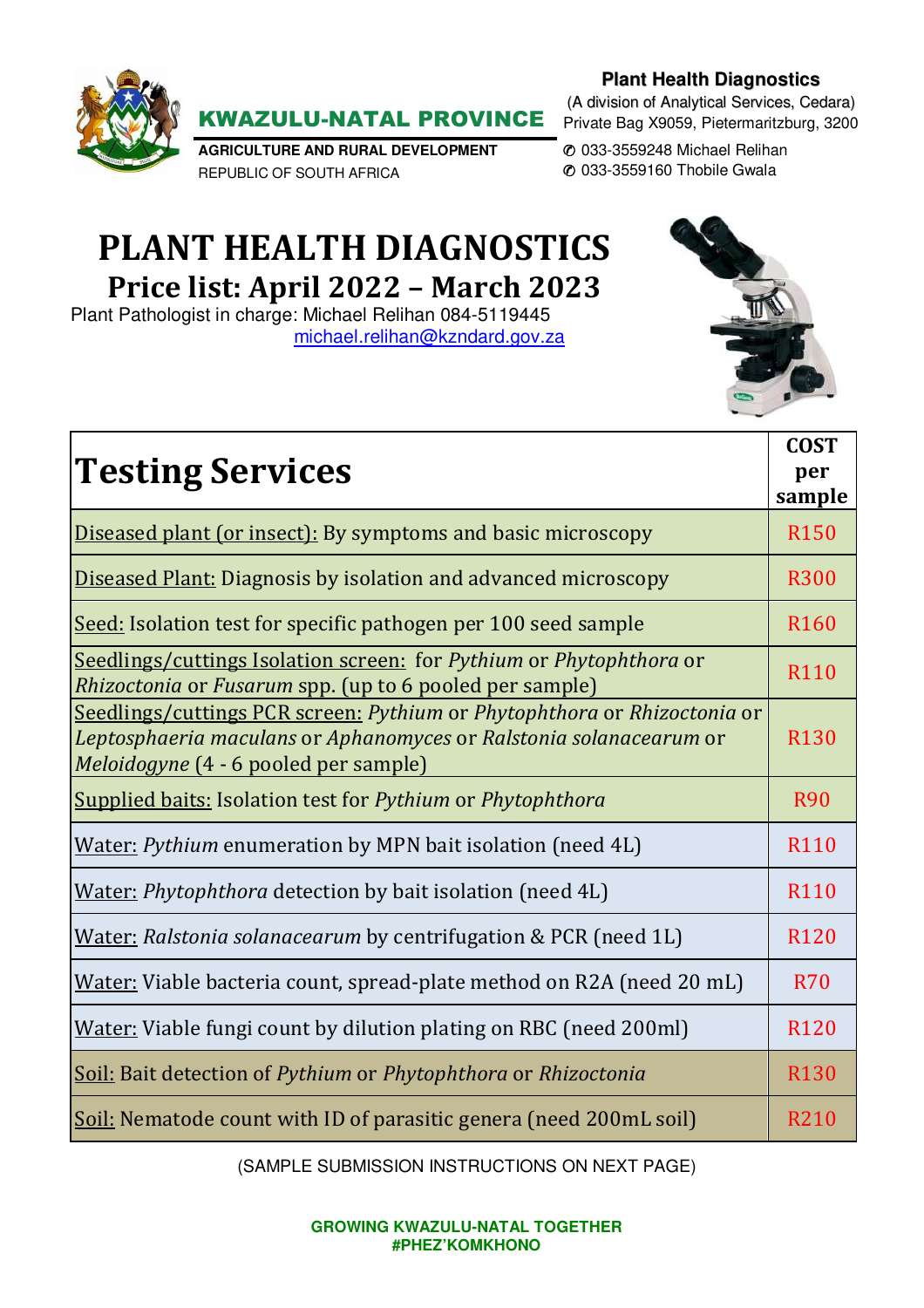

**Plant Health Diagnostics**

**AGRICULTURE AND RURAL DEVELOPMENT**  REPUBLIC OF SOUTH AFRICA

KWAZULU-NATAL PROVINCE

(A division of Analytical Services, Cedara) Private Bag X9059, Pietermaritzburg, 3200

✆ 033-3559248 Michael Relihan ✆ 033-3559160 Thobile Gwala

# **PLANT HEALTH DIAGNOSTICS SAMPLE SUBMISSION INSTRUCTIONS**

## **Diagnosis of a diseased plant sample**

- Representative sampling: One or more symptomatic entire plants, or representative symptomatic plant parts (if the plant is large such as a tree), can be submitted as one collective sample for diagnosis of the cause of disease symptoms. To be considered one sample all plants should be sampled from close proximity at the same location and have similar symptoms, but supply of examples of early stage symptoms plus late stage symptoms is encouraged in the same sample. Isolations from early stage symptomatic tissue is more likely to recover causal organisms than from late stage symptomatic tissue, but late symptomatic tissue may have superficial fungal sporulation or sufficiently distinct symptoms to be adequately diagnostic to negate the need for isolation. It is plant material that we need to diagnose diseased plants instead of soil, since soil, aside from doing nematode counts where pathogenic nematodes are the cause, is seldom useful for achieving a diagnosis.
- Packaging and labelling: Above-ground plant samples (leaves, flowers, fruit, stems, etc.) should be wrapped in newspaper at sampling, especially if it is likely that delivery to Plant Health Diagnostics will take longer than 4 hours. Newspaper absorbs excess moisture on the plant sample while also retarding rapid dehydration of the sample and insulating it from major temperature fluctuations; which consequently retards secondary decay or deterioration of the sample. The newspaper-wrapped sample can then be packed inside a bag or box for transport to us. Label the sample at sampling with a name or code that is meaningful to the client and write this clearly on the packaging (preferably with a water-insoluble koki pen). Roots (with or without attached soil) can be placed directly in a plastic bag, which can then be packaged in another bag or box. Refrigeration (1-10°C) of samples after sampling, or in transit, will also be beneficial to preserve their condition, but may only be necessary if submission of the sample will be several days after sampling.
- Completion of the 'PHD\_Diagnosis of diseased plant\_form': The information requested in this form is very valuable to appropriate processing of the sample so the form should be completed in full and submitted with the sample, or scanned and emailed by the time the sample is received by us. Management information requested in the bottom of the form may be crucial for us to provide helpful recommendations to resolve the problem in the future.

### **Pathogen screening tests of water, baits, seedlings or soil**

- Water samples: Ensure that the container used for sampling has previously been sterilized. We recommend autoclaving (if the container can handle temperatures of 121 °C) or chlorination with a solution containing super-high chlorine levels. We routinely use and recommend 10g/L of HTH calcium hypochlorite for sterilization of plastic bottles before each container to be sterilized is partially filled with this, capped, vigorously shaken for more than 1 minute before draining this into the next container needing sterilization to sterilize it. Just prior to sampling, each pre-sterilized container should be filled 50% or more with its water to be analysed and shaken vigorously >10 seconds before pouring to waste, which is repeated for a total of 3 rinses. After the last rinse the sample bottle should be filled to the top with its sample water and tightly capped. To run all available elective tests on a water sample we need almost 10L, and most clients use two 5L bottles for this. Water samples should be clearly labelled at sampling, such as with a water-insoluble koki pen.
- Plant baits previously incubated in water: Several years ago, some clients were incubating leaf baits in their irrigation water in special containers for several days for detection of Phytophthora species and then submitting only the incubated baits to us for testing. This system has not recently been used, but we endorse this since it enables very sensitive pathogen detection as baits can be exposed at source in volumes much greater than the 4L we use for testing, while transport of the exposed baits instead of the bulky water samples drastically reduces the hassle and cost of submission. We are using a